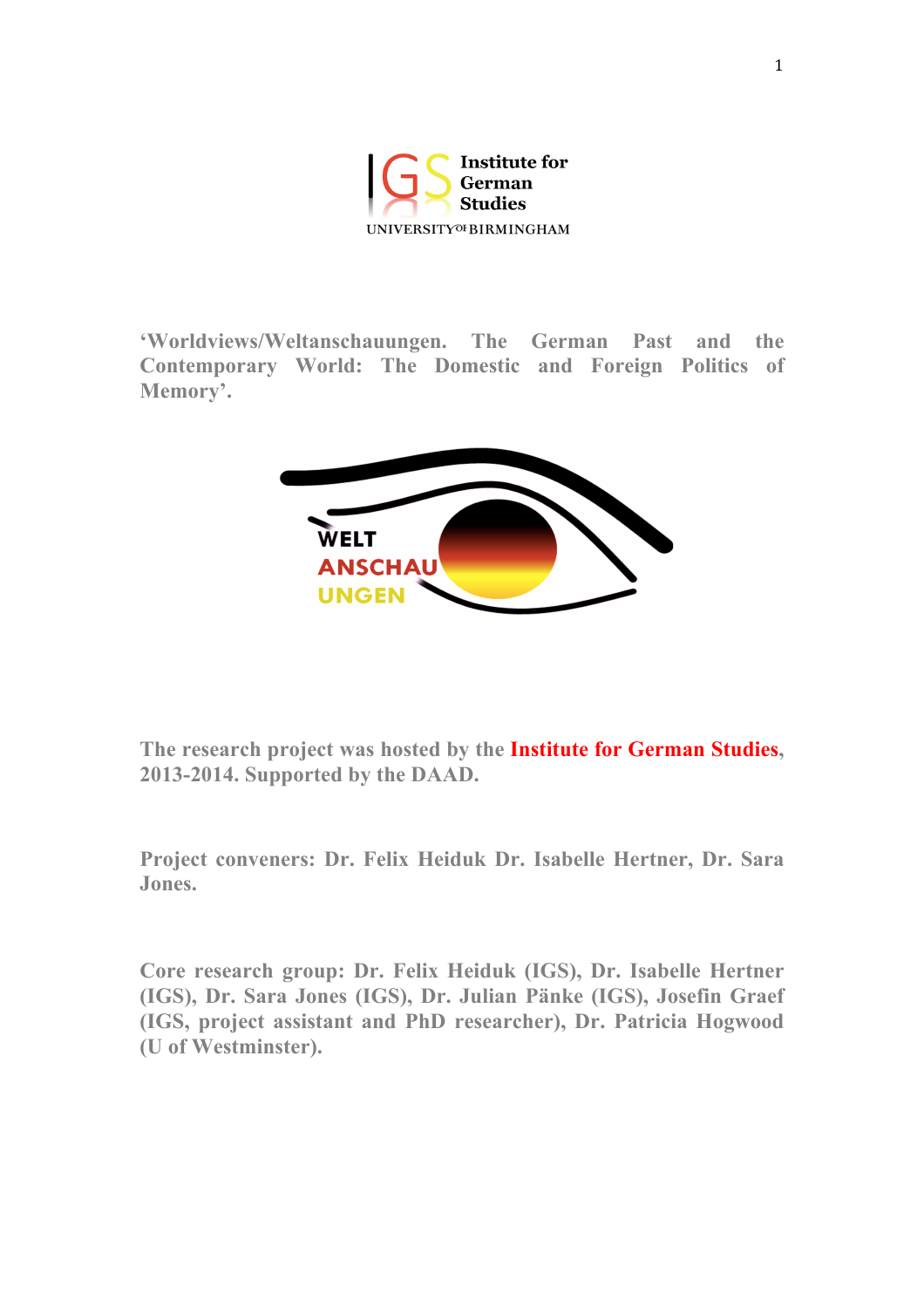**Project report for 2014**

2014 was the second and final year of the IGS's Worldviews/Weltanschauungen project. The project was led by a core research group with specialist knowledge across disciplines. It was supported by a project assistant (Josefin Graef) who was simultaneously writing her PhD thesis in a related field.

The two main aims of the Worldviews/Weltanschauungen project were (1) to bring together eminent international researchers working on the role of memory in contemporary German politics, thus promoting interdisciplinary exchange and a fuller understanding of the continued impact of 20th-century history on 21st-century political decision-making, and (2) to strengthen the IGS's ties with the worldwide network of DAAD German Studies Centres as well as with German universities, to foster future international collaboration, and to showcase UK German Studies to partners at home and abroad.

In 2014, the research project was structured around two research visits by eminent scholars from the DAAD German Studies Centres in North America, each accompanied (as a key part of our commitment to *Nachwuchsförderung*) by postgraduate students. The scholars have used their time at the IGS to build closer research collaborations with researchers working in UK German Studies and present their work at the University of Birmingham. Each scholar from the North American DAAD German Studies Centres will produce a chapter to be included in a special journal issue that will emerge from the project (to be edited by Sara Jones and Patricia Hogwood).

In January 2014 the IGS was host to Professor Eric Langenbacher (Georgetown University, Washington). Professor Langenbacher was accompanied by Matt Eckel, who is a PhD candidate in the Department of Government at Georgetown. The visit included a very productive workshop, in which members of the IGS and Department of Modern Languages discussed theoretical and methodological approaches to memory studies with the visiting scholars. On 29 January, Matt Eckel gave a talk entitled 'Materialist Antecedents of Elite Nationalism: The Role of Inequality' at the POLSIS Doctoral Colloquium and, on the 30 January, Eric Langenbacher presented his paper – 'Does Memory Still Influence German Foreign Policy?' – at a public seminar organised by the IGS. Dr Eric Sangar from the University of Stuttgart acted as discussant for Professor Langenbacher's paper, which provided the opportunity for lively debate about recent shifts in Germany's approach towards international relations and the role that an ongoing preoccupation with 'working through' the National Socialist past might play.

In May 2014, the IGS was host to Professor Marc Silberman (University of Wisconsin-Madison). Professor Silberman was accompanied by Justin Court, who is a PhD candidate in German Studies at Wisconsin-Madison. On 20 May, both scholars spoke at a well-attended public seminar organised by the IGS under the title 'Ethics and the Holocaust'. At this event, Professor Silberman gave a paper with the title 'The Ethics of Teaching Holocaust Violence' and Justin Court presenting under the heading, 'The Ethics of Viewing Holocaust Violence'. Dr Helmut Schmitz from the University of Warwick and Dr Isabel Wollaston from the Department of Theology and Religion (UoB) acted as discussants for the papers. Once again, the visit also included a very productive workshop, in which considerable progress was made in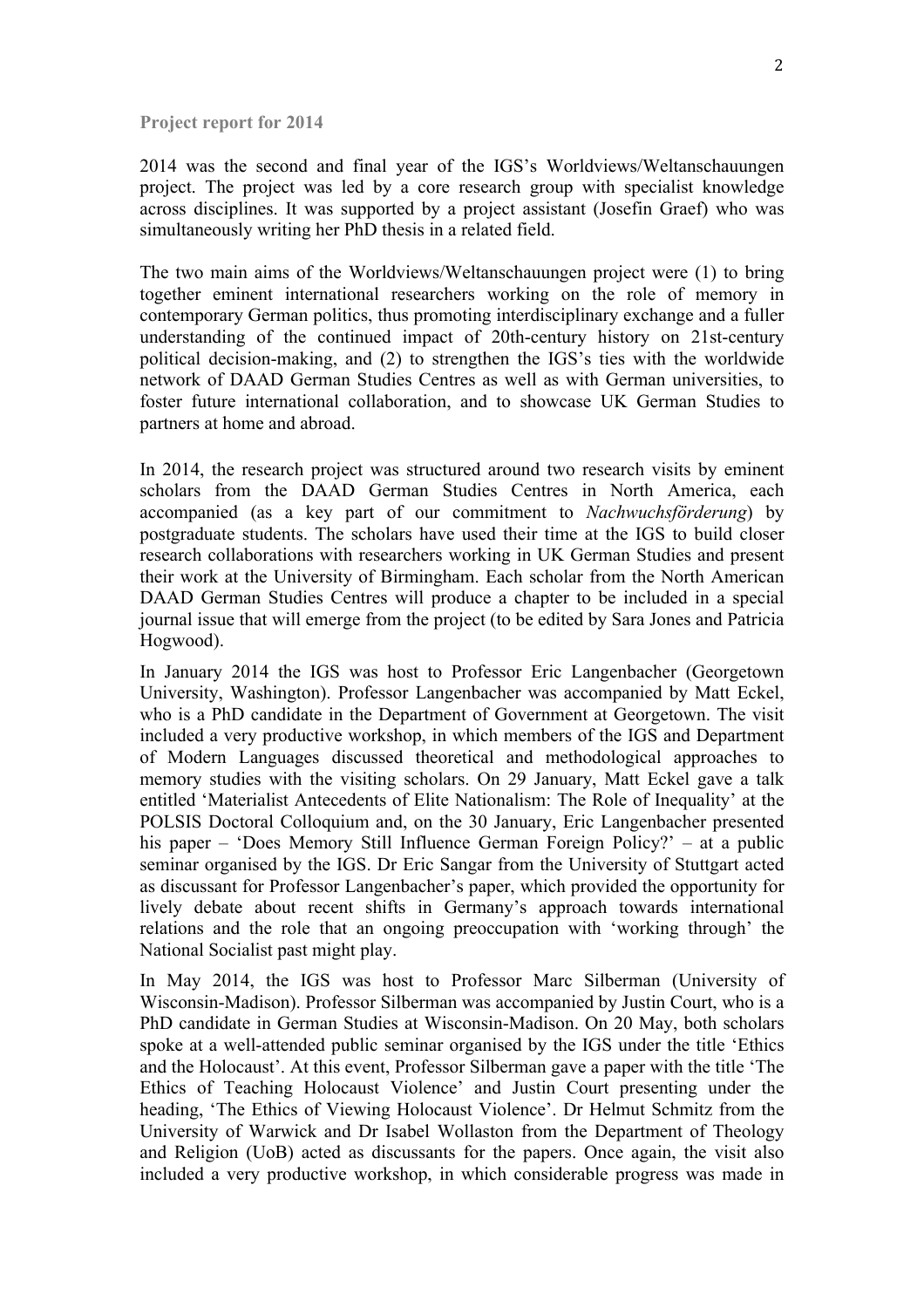developing a theoretical framework for the project that will later serve as the basis for the introduction to the special journal issue.

In addition to the two research visits, the IGS organized two public workshops/seminars. First, in October 2014, the Institute hosted a workshop marking the fall of the Berlin Wall and aiming to assess shifts in representations of the GDR since 1990. Six international scholars of the GDR were invited to speak about different facets of cultural and social remembering: Dr David Clarke (University of Bath); Prof. Hope Harrison (George Washington University); Prof. Karen Leeder (University of Oxford); Prof. Alison Lewis (University of Melbourne); Dr Debbie Pinfold (University of Bristol); and Dr Sara Jones (IGS, University of Birmingham). The event was very well attended with over 60 registrations, including a number of undergraduate and postgraduate students from across the UK, and resulted in lively discussions around such topics as the commercialisation of memory, the dominance of a 'Western' perspective on the GDR and what constitutes "victimhood". The workshop was linked to the launch of Sara Jones's new monograph *The Media of Testimony: Remembering the East German Stasi in the Berlin Republic (Palgrave,* 2014).

Second, in December 2014, the IGS organised a public seminar as part of the Worldviews/Weltanschauungen project. Under the title: 'The Dark Side of EU-rope: 'Imperium EUropaeum'?', Professor David Engels (Université Libre de Bruxelles, ULB) presented the main ideas of his recent book, *Auf dem Weg ins Imperium*, praised by the Süddeutsche Zeitung and the NDR as the best non-fiction publication in September 2014. In his book and his talk, Professor Engels argued that the European Union is on the verge of turning into an empire – like the late Roman Republic. Thus, David compared various symptoms of crisis in the EU and the late Roman Republic, identifying a number of disturbing parallels: population decrease and migration issues, materialism and globalization, deteriorating values and fundamentalism, bureaucracy and political disaffection. The seminar was well attended by students and colleagues from various disciplines at the UoB, including a number of postgraduate students from across the UK. Julian Pänke chaired the following discussion, which welcomed the unusual historical perspective on the European Union in questioning its perceived role as unique actor in international relations. The event highlighted the added value of genuine interdisciplinary approaches within the Worldviews/Weltanschauungen project.

## **Planning and publicity**

The project was planned and monitored in regular meetings of the core research group. The Worldviews/Weltanschauungen logo was developed for the project publicity flyer by project assistant and IGS PhD candidate Josefin Graef, who has been actively involved in developing our publicity for the project, which includes an IGS Facebook page and regular e-mails to the IGS's extensive network of scholars and practitioners.

**Report from the Worldviews project PhD Student (Josefin Graef) 2014**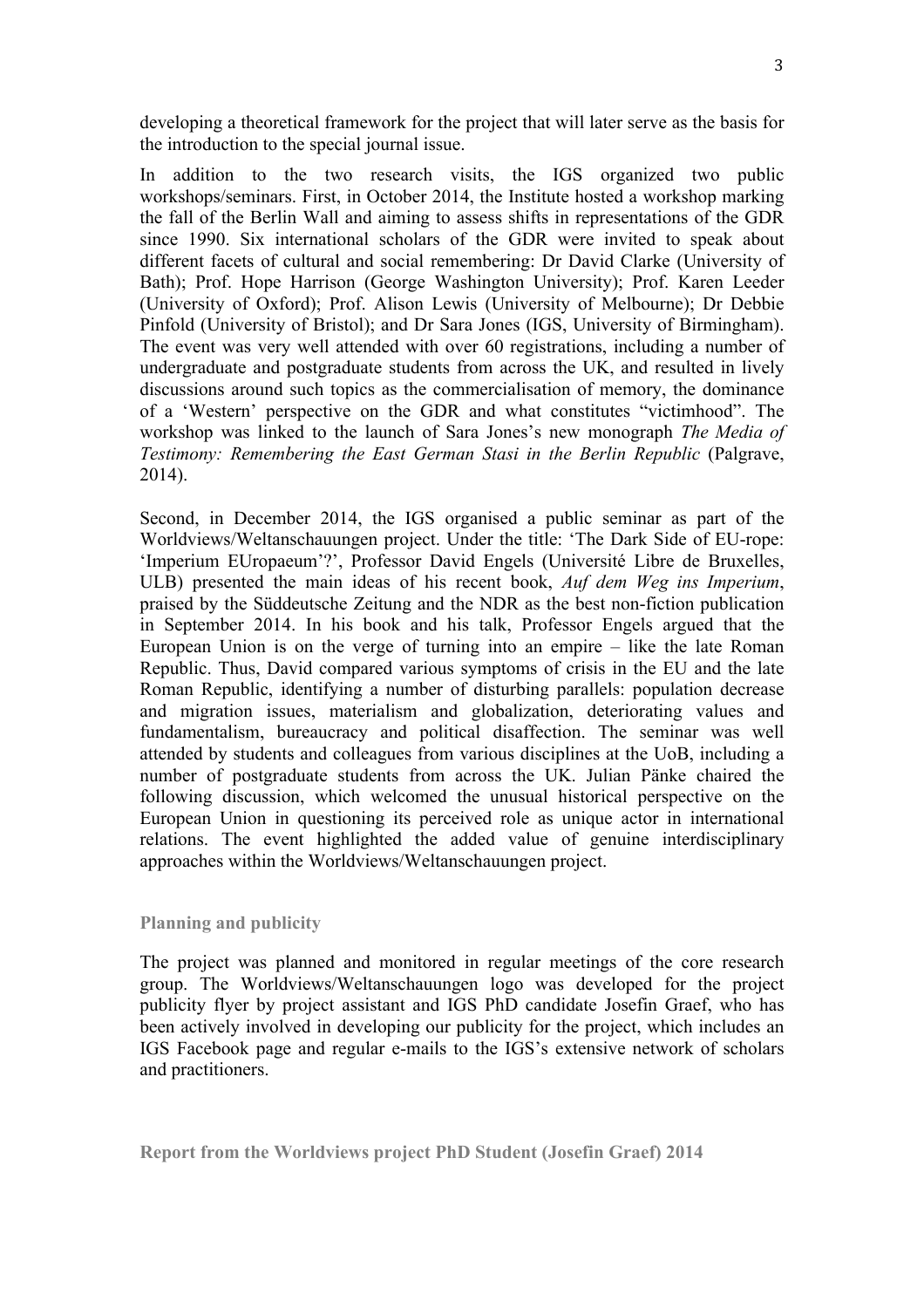My research looks at the right-wing extremist group "National Socialist Underground" (NSU) in Germany and investigates the social dynamics behind processes of narrating and re-narrating criminal acts of violence across time. Between July and September 2014 I collected my empirical data by doing archival work in the Staatsbibliothek zu Berlin. The text corpus of nearly 2,000 newspaper articles from four different publications now forms the basis of my data analysis, which I will complete in spring 2015. I also further developed the theoretical and methodological sections of my thesis, now provisionally entitled 'The Dynamics of Narrating Criminal Violence: The *National Socialist Underground* and the (Re-) Negotiation of Germanness', and linked the first empirical results to the arguments made in these two chapters.

In March 2014 I presented a research paper entitled 'Attack on Germany: (Re-) Negotiating Self-Images in Response to NSU Terrorism' at the 21<sup>st</sup> International Conference of Europeanists, organized by the Council for European Studies, in Washington, DC. I presented a second paper entitled 'November 2011 als Wende-Punkt? Eine Analyse medialer Erzähldynamiken zum Nationalsozialistischen Untergrund' at the 2014 Interdisciplinary Conference of the DAAD Centres for German and European Studies in December in Berlin. In June 2015, I will take part in a workshop on the NSU and right-wing extremism in Germany at the University of Cambridge as part of their DAAD-funded project 'Reading violent politics: transnational and interdisciplinary approaches to political extremism in Germany since 1968'.

Until October 2014, I was also the Co-Chair (Events) of the Graduate Centre for Europe, a postgraduate-led interdisciplinary initiative at the University of Birmingham. In this capacity I was the lead organiser for the  $8<sup>th</sup>$  annual conference '"Travelling Europe": Interdisciplinary Perspectives on Place and Space' that took place in March 2014. Around 13 postgraduate students from across Europe gave papers at this conference. The keynote speech was given by European Policy and Urban Affairs Adviser Patrick Willcocks, on 'The Future of European Cities: Challenges and Opportunities'. The conference proceedings will be published in 2015 by Cambridge Scholars Publishing.

## **Report from the Worldviews project MRes Student (Alex Brown) 2014**

I began the MRes in Modern Languages in September 2014. As part of the course, I have undertaken modules in 'Reading Russian for Researchers' and the 'History of Intellectual Subversives from the Enlightenment to the Digital Age'. As part of the latter, I am writing an essay on the reception of Friedrich Nietzsche in the GDR and the transition to an enlarged FRG. I have also been undertaking research methodology training in the University's Graduate School.

My dissertation for the MRes is entitled "The Red Resistance? Communist Opposition in the Early GDR". This project looks at key GDR oppositional figures both within and outside the party up to the building of the inner German border in 1961. I have been conducting a literature review and doing the groundwork for a research visit to German archives in Berlin and Ludwigshafen in Spring/Summer 2015.